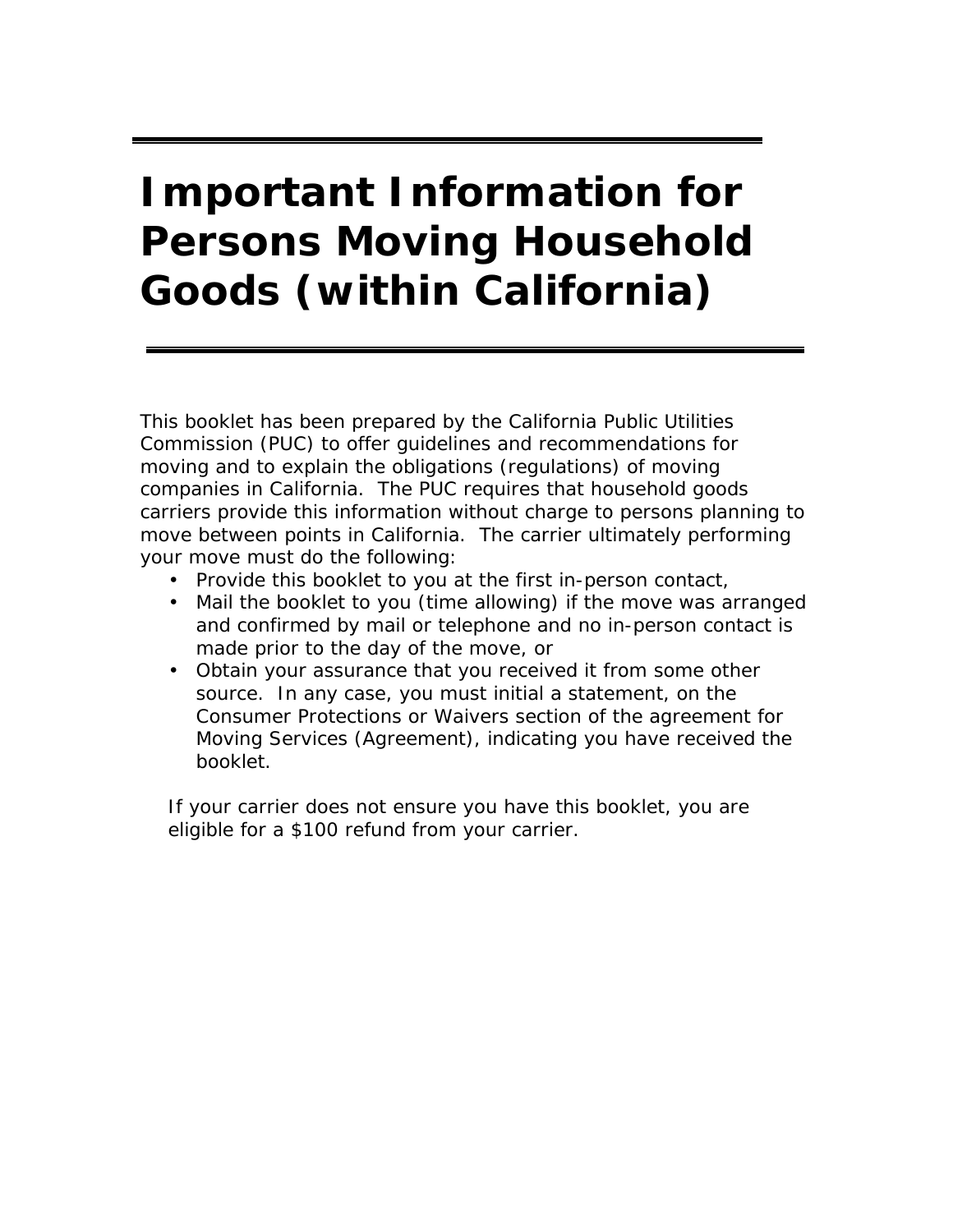## **Table of Contents**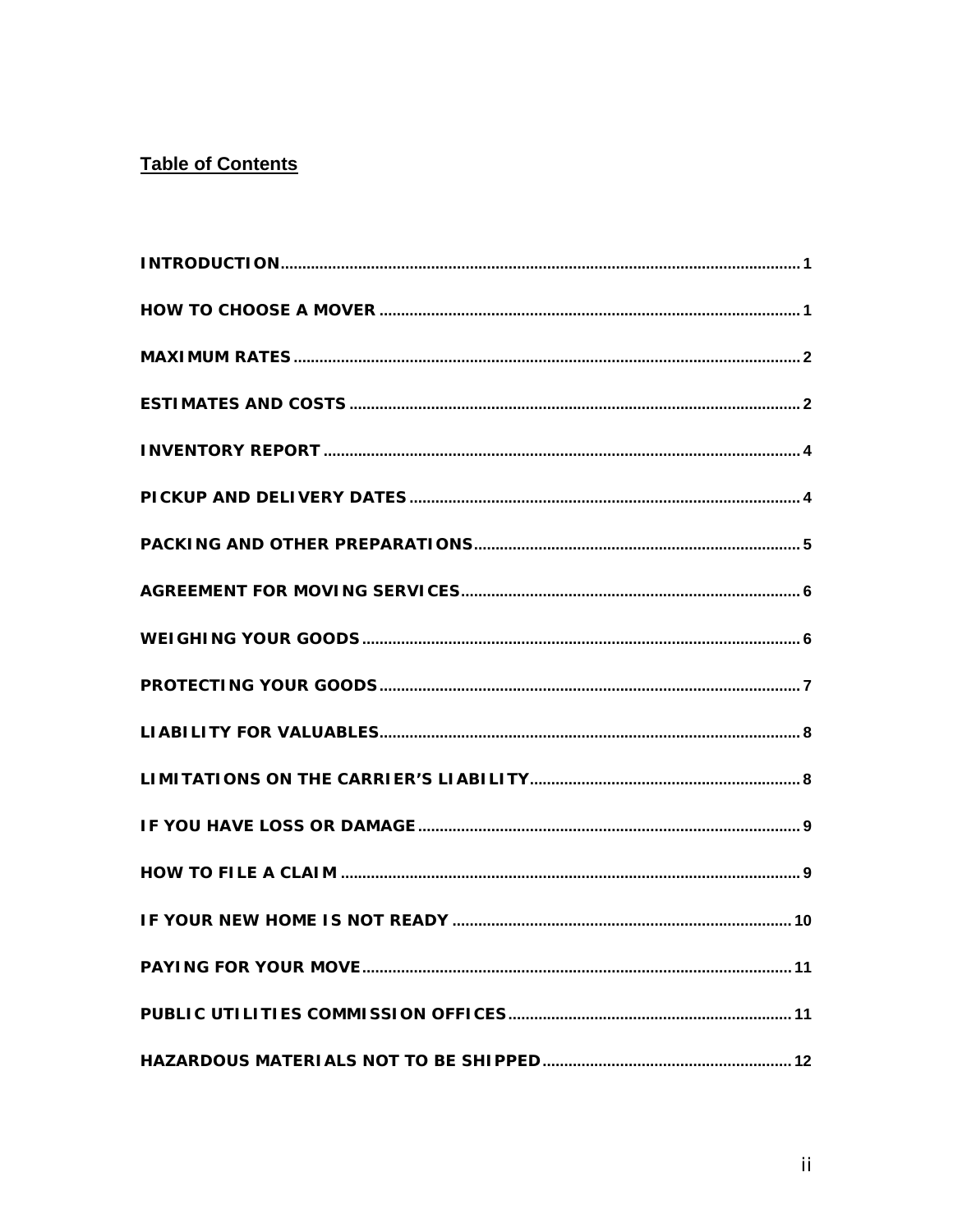## *Introduction*

This material is designed to give you the information necessary to ensure a well-planned, uncomplicated move. Throughout this document you will be referred to as "you" or the "shipper." The moving company will be called either the "carrier" or the "mover."

The PUC has rules governing how much the mover can charge you for its services. The specific government rules, regulations and the rate limitations for moves within California are provided in the PUC's Maximum Rate Tariff 4. A copy of the Maximum Rate Tariff 4 and all forms and documents used by the mover can be examined at either the mover's place of business or the PUC offices:

| San Francisco     | Los Angeles                                                       | San Diego               |
|-------------------|-------------------------------------------------------------------|-------------------------|
| 505 Van Ness Ave. | 320 W. 4 <sup>th</sup> Street, Ste. 500                           | 1350 Front St., Rm 4006 |
|                   | In addition $\mu$ ou may call 1,000 EQN 4DUC (1,000,266,4702) for |                         |

In addition, you may call 1-800-FON-4PUC (1-800-366-4782) for information on the maximum rate program.

California moves require much paperwork. You should read all forms and be sure they are completely filled out before you sign. Always get a copy of everything you sign.

If you have a problem about a move within California that you and the carrier cannot resolve, please call the nearest PUC office or 1-800-FON-4PUC (1-800-366-4782).

### *How to Choose a Mover*

Most licensed moving companies are listed in the classified telephone directories, newspapers and other local advertising. When consulting written advertisements, avoid contacting movers who do not show their license number (Cal. T\_\_\_), which is issued by the PUC. Such carriers are probably not licensed or insured against loss or damage.

You may want to ask friends who have recently moved if they can recommend a moving company. Additionally, some realtors may advise you based upon their customers' experiences. Carrier associations, business groups, chambers of commerce and consumer organizations may also be a source of information.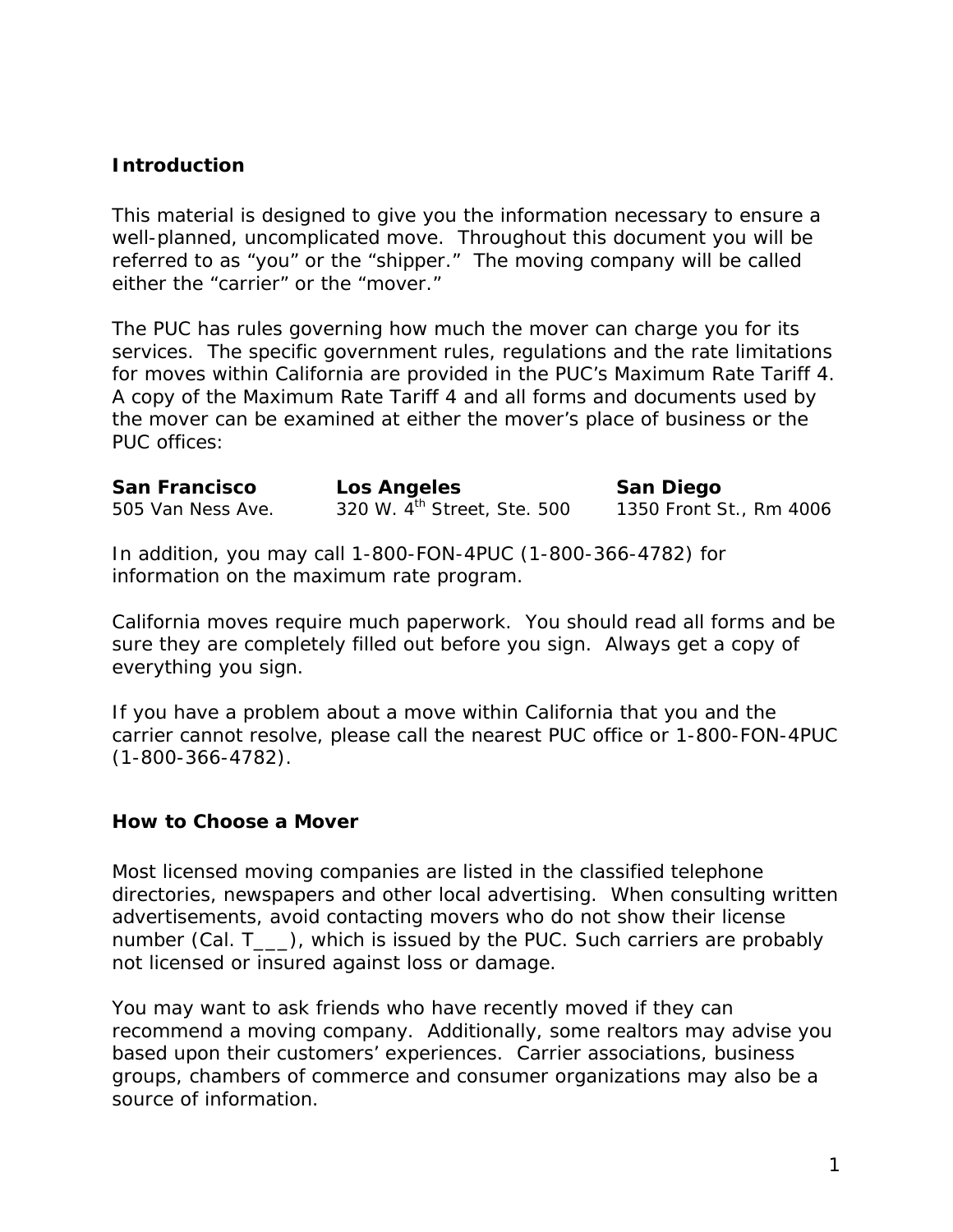Once you have the names of possible moving companies, you may call the PUC at 1-800-FON-4PUC (1-800-366-4782) to determine whether the carriers are licensed and insured and whether the PUC has issued informal citations or taken formal legal actions against the carriers. You should also get written estimates to compare the prices and services of different moving companies to help you select a carrier.

Be sure to obtain the complete and correct moving company name, Cal-T number (PUC license number), address and telephone number of the carrier you select to move your belongings. Keep the carrier informed as to how and where you may be reached at all times until the shipment is delivered.

### *Maximum Rates*

All rates and charges are subject to PUC-set maximums. Normally, movers will not exceed these maximums - actually, most movers charge less. However, there may be circumstances under which a mover must issue you a written estimate of total costs (no less than three days prior to moving day), indicate that maximum rates will be exceeded on the move and obtain your consent to the rates to be charged. If these procedures are not followed, the mover may not exceed PUC maximum rates.

## *Estimates and costs*

You should request a written estimate from two or more movers so you can compare prices. Written estimates are binding on the mover. All written estimates must be based on a visual inspection of goods and must show total estimated charges. A verbal rate quotation (how much it will cost per 100 pounds, or per hour) is not an estimate. **Remember, verbal estimates are not binding. To avoid problems in the long run, get any total cost estimates in writing!** 

In describing your wishes, be as consistent as possible with each mover you talk to; this will make it easier to compare estimates. Be sure to tell the prospective movers about all of the goods you want moved, any special services you require and conditions affecting pick-up and delivery (e.g., stairs, narrow road). It is especially important to tell the movers everything about your new home that may affect your move. This ensures a more accurate estimate of cost, and reduces the chance of misunderstandings or unexpected charges on moving day.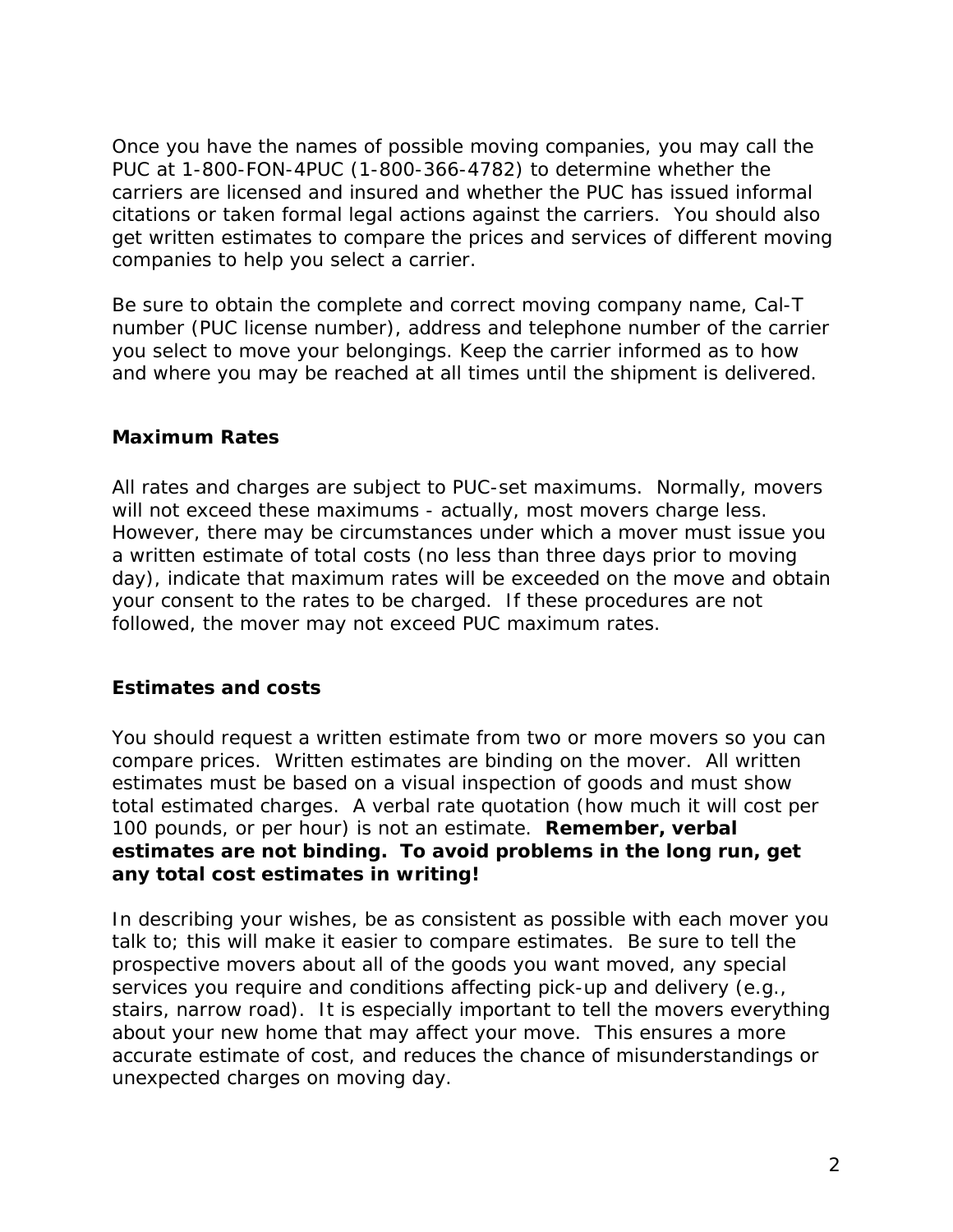A carrier's rates for long-distance moves are based on constructive miles, which are miles accounting for driving conditions. If the move is over 100 constructive miles, it is considered a long-distance move and must be charged on a weight and mileage basis. If your move is 100 constructive miles or less, it is considered a local move and is usually charged by the hour. On local moves that can be completed in a few hours, some carriers may not consider it feasible to visually inspect and give you a written estimate, but will quote you the hourly rate. You should consider contacting other carriers to get a written estimate of the total cost.

In certain circumstances, some carriers may have minimum charges. For example, on hourly moves, a carrier may charge a minimum of four hours even if your move takes only two or three. Similarly, on distance moves, a carrier may charge for a minimum weight of 5,000 pounds. So, even if the total weight of your shipment is 3,000 pounds, you may be charged for 5,000 pounds.

Carriers normally will charge for packing and unpacking services provided. On distance-rated shipments, there may be an additional charge for elevators, and flights of stairs past the first floor (except in a single family home). If it is impossible for the carrier to park so that the tailgate of his vehicle is within 75 feet of the front door, a "long carry" charge may apply.

If you add items or request services not included in the estimate, the carrier will provide a Change Order for Services (Change Order) either at the time of pickup or before performing services. Of course, you pay for these additional services. Make sure the form is filled out before you sign and don't forget to keep a copy. Do not sign a blank Change Order.

The PUC wants to ensure that you know the cost of your move in advance and that you do not pay an excessive price for the move. Before your move begins, the mover must inform you of a Not To Exceed Price for your move and cannot charge you more than that price unless you add items or request additional services not previously included in your Agreement. This Not To Exceed Price must be written on the Agreement along with any minimums that may apply and specific details of the move.

If you have an estimate, the amount of the estimate is the highest price you can be charged and should be the Not To Exceed Price written on the Agreement. However, any charges on a Change Order will be added, as discussed above.

If you do not have an estimate, the highest price you will pay is the lesser of (1) the Not To Exceed Price, subject to maximum fixed rates, plus any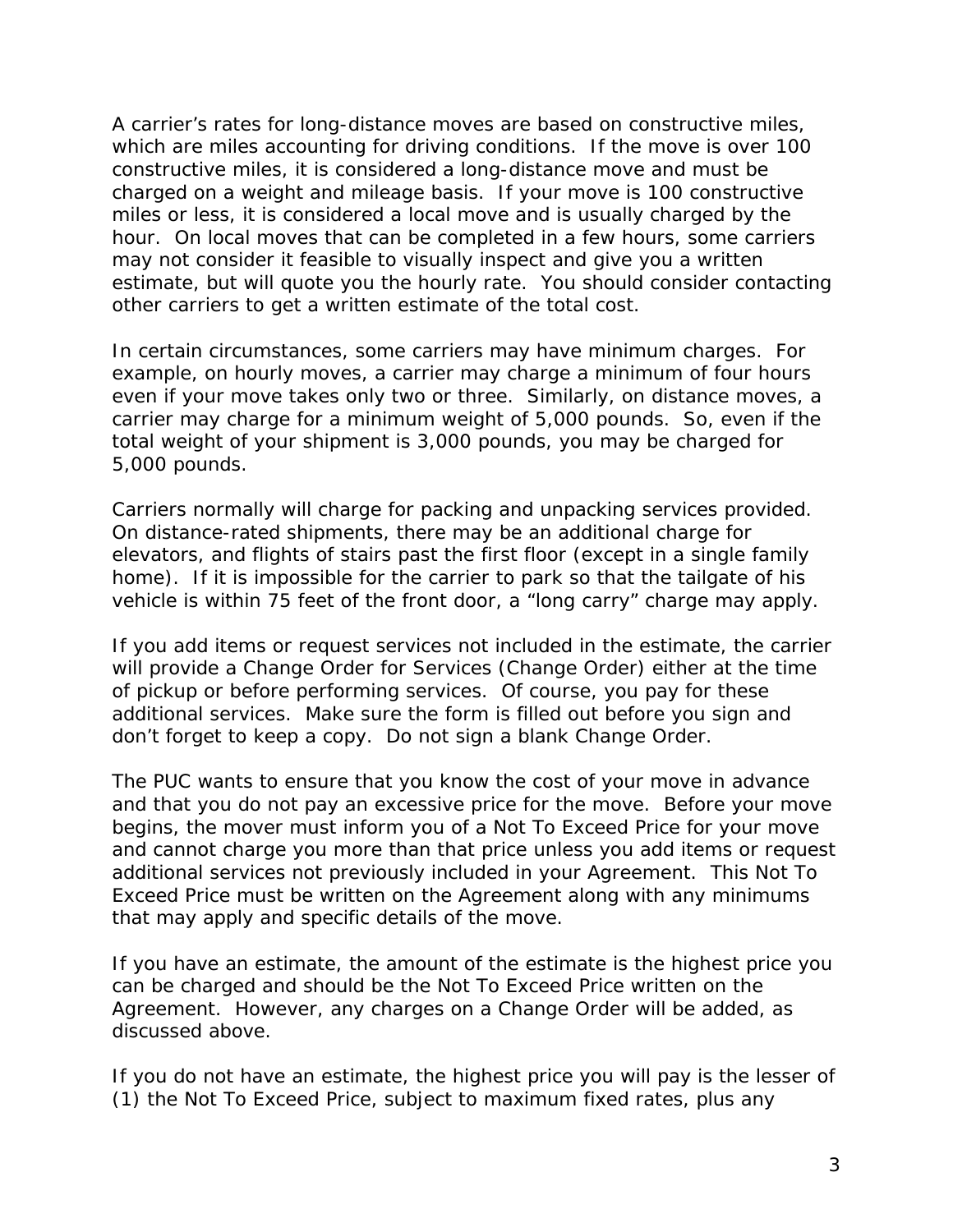Change Order charges or (2) the charges calculated using the rates quoted in the Agreement.

# *Inventory Report*

An inventory (or inventory report) is a list of items and their current condition. When the carrier arrives to pick up your goods, you may request an inventory of all articles you want shipped. A complete and specific inventory report is a business-like procedure for you and the carrier. While common for distance moves, an inventory report is not normally prepared for hourly moves. Be aware that if yours is an hourly move, you may be charged for the time that it takes to prepare the inventory report.

In preparing the inventory list of your furniture and other goods, the carrier will note the condition of each article in a code explained at the top of the form, e.g., "G" for gouged. Make sure you and the carrier agree about the condition. If you disagree, make your own notation on the inventory list, otherwise, you may have difficulty securing compensation, should damage occur.

Similarly, your personal participation is recommended when your goods are delivered. If an item is missing or damaged, tell the carrier and mark it on both the carrier's and your copy of the inventory sheet. Check all cartons carrying china, glassware, and other fragile items for damage before the carrier leaves.

When delivery is complete, you should sign the inventory sheet and delivery receipt, noting any lost or damaged items. This will simplify processing of any future claims. However, failure to so do will not affect your rights to make a claim and to have the claim considered on its merits.

## *Pickup and Delivery Dates*

If the carrier agrees to pick up your goods on a particular day and/or at a specified time, every effort must be made to meet that commitment. If for some reason the time or date cannot be met, the carrier must notify you (or the party you designate) by telephone, telegraph or fax at the carriers' expense, as soon as it becomes apparent that the pickup will not be at the time promised.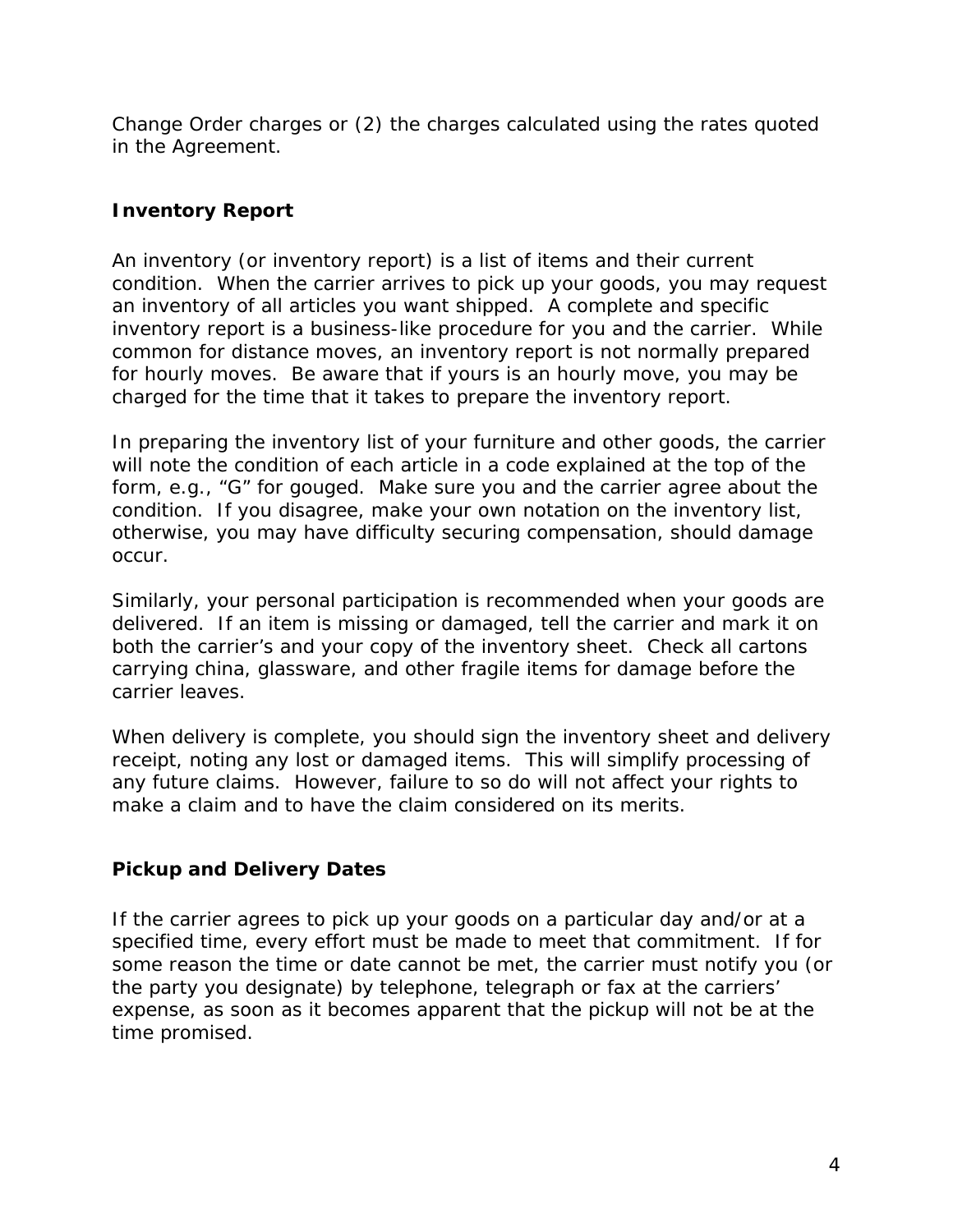If delivery of your goods is delayed, the carrier must notify you at least 24 hours in advance (at carrier's expense by telephone, telegraph or fax), at the address or telephone number you have provided.

For moves weighing 5,000 pounds or more, and/or transported 75 miles or more, you may request the mover to pick up a shipment on an agreed date and deliver it within an agreed upon span of two consecutive days. If pickup is not made on the agreed upon date and delivery within two days of the agreed date, the carrier must pay you \$100 per day for each and every day of delay. This is in addition to any other claim you may make. You must request this service in writing and any claim for failure to deliver on the agreed date must be made in writing within 30 days of delivery (see "How to File a Claim").

Claims for reimbursement for damages because of carrier negligence in failing to pick up or deliver your shipment on the agreed-upon date or period of time specified in the Agreement and shipping order should be handled like any other claim for loss or damage (see "How to File a Claim").

# *Packing and Other Preparations*

You may wish to save money by packing some or all of your own household goods; however, if something breaks you will have to show damage occurred because of the mover's negligent handling and not your packing. In case there is damage, always save the box, the contents and the packing materials to facilitate claims handling.

### **Never pack matches, flammables (such as propane tanks) or other dangerous articles.**

It's a good idea to empty, defrost and dry refrigerators and freezers. Set aside jewelry, money, vital documents and valuable small items in a safe place that is not accessible to anyone entering either your old or your new residence. Do not ship jewelry, money, important papers or other valuable personal articles unless you make written arrangements with the carrier – it is best to carry these items with you (see the last page of this booklet for more examples of things not to include in your move).

It's up to you to make preparations such as disconnecting major appliances, providing special services to protect them during the move and removing items attached to walls or floors such as draperies and tacked-down carpets. Some moving companies will provide these services for a fee, or they can suggest firms in the local area to assist you.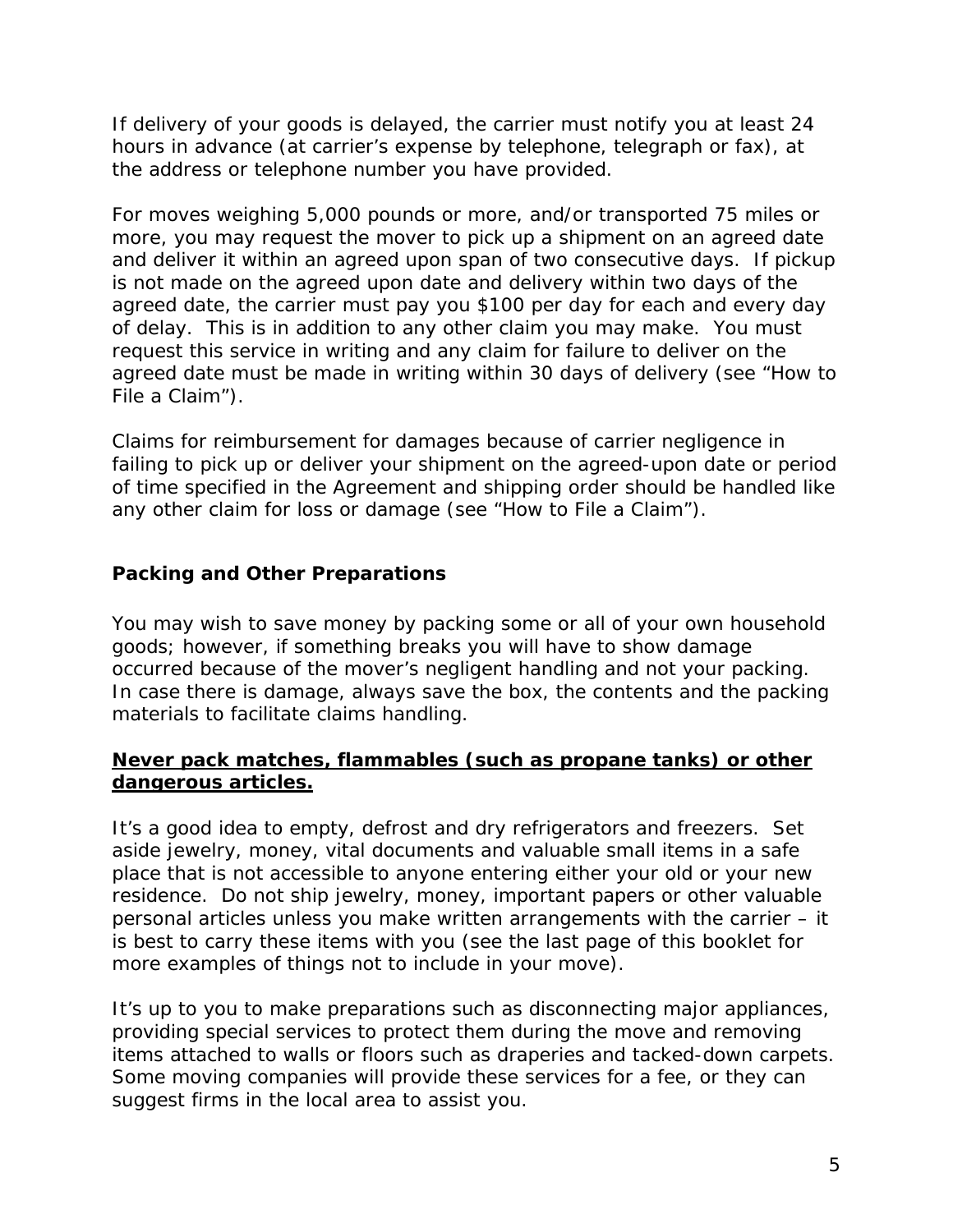## *Agreement for Moving Services*

In addition to other items, the Agreement shows:

- The carrier's name, the PUC license number (T-number), address, and telephone number where you can reach him or her.
- The address and telephone number where the carrier can contact you about the move.
- The location where your goods are being moved.
- The date of loading or pickup and the preferred date of delivery.
- A summary description of the move (i.e., a general description of the items to be included or excluded and services to be provided).
- The declared value of your goods.
- The rates upon which the charges are based and any minimums the carrier may have.
- The Not To Exceed Price, which is the highest charge that may be assessed for the various services to be performed, plus any additional charges requested on a Change Order.

The carrier is required to complete the Agreement (except for the Not To Exceed Price), sign it, and give it to you no less that three days before the day of the move, unless arrangements to move are made less than three days in advance of the moving date or you agree to waive the requirement. This gives you time to review it and ask for an explanation of any unclear items. For example, if you are moving on a Saturday, you should get the Agreement on Wednesday. Before your move begins, the carrier must fill in the Not to Exceed Price on the Agreement, and both you and the carrier must sign it.

## *Weighing Your Goods*

When charges are based on weight, the moving van will be weighed by a certified weighmaster on a certified scale before and after loading. You may observe the actual weighing or you may ask the carrier to notify you of the charges by telephone, telegraph or fax as soon as the goods are weighed. You should request copies of the weight information before and after loading. If you have any reason to question the reported weight, you may ask for a reweigh before delivery.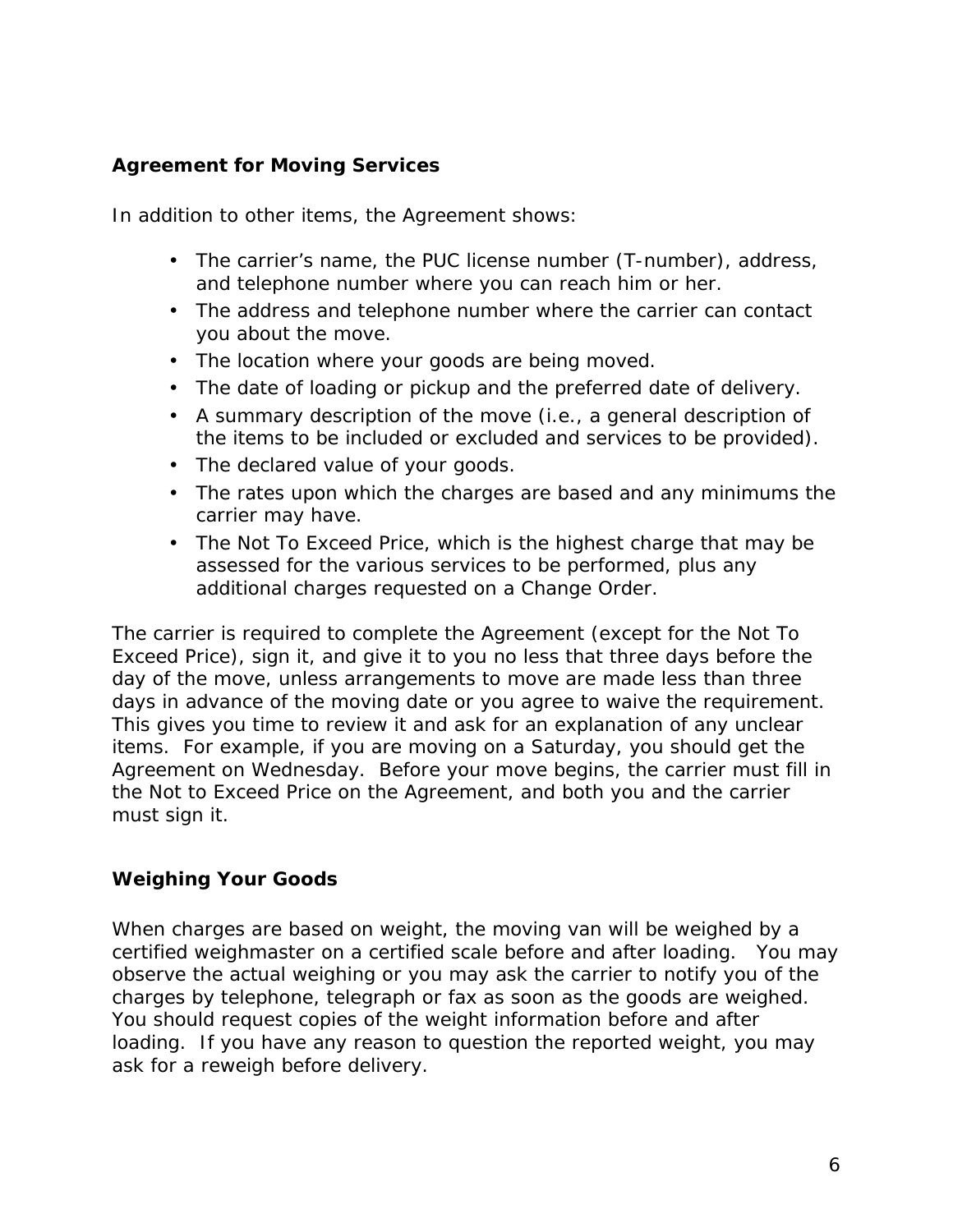No extra charge will be made for re-weighing IF the difference between the two net scale weights exceeds 100 pounds on shipments weighing 5,000 pounds or less, or exceeds two percent of the lower net scale weight on shipments weighing more than 5,000 pounds. The lower of the two net weights must be used in determining the charges. If you request a reweigh and the difference between the weights is not as described above, you may be required to pay for the re-weighing.

# *Protecting Your Goods*

Already included in the carrier's rates is protection against possible loss or damage at 60 cents per pound per article. You may choose to purchase additional protection and set the value on your belongings for an amount that makes you comfortable. Be sure to check any insurance policies you have before paying for additional protection. If you are unsure, call your insurance agent.

The carrier may charge you for the level of protection and the value you place on your goods. **Actual cash value** protection covers the depreciated value of your goods and is determined by such things as the cost of the item new, its age, its condition when received by the mover, and the value you declare. **Full value** protection usually costs more since it will cover the replacement costs of any lost or damaged item. The carrier may opt to replace, reimburse or repair the damaged item, according to the protection level you choose. Remember to declare items of extraordinary value. If you fail to do this, the carrier may not be liable for the full value of those items regardless of the level of protection you choose. In addition, your goods are protected while they are stored-in-transit at your request, and your carrier may charge an additional valuation rate for that service. However, if the storage-in-transit is undertaken for the carrier's convenience, you will not be charged for this additional protection.

The agreement includes a section entitled "Consumer Protections and/or Waivers" on which you must declare the value of your shipment and choose a level of protection. If you fail to do so, your goods will be automatically protected for actual cash value up to \$20,000. You may be charged for this protection, at the rate for each \$100 (or fraction thereof) of declared value, as stated on the Agreement. If no valuation charge is stated, the rate is \$0 (zero) per \$100 of declared value. Your protection level choices are explained below.

a. **Basic Coverage** at 60 cents per pound per article ensures recovery at 60 cents multiplied by the weight of the item or the carton it's packed in. Thus, if an item weighing 20 pounds is lost or damaged,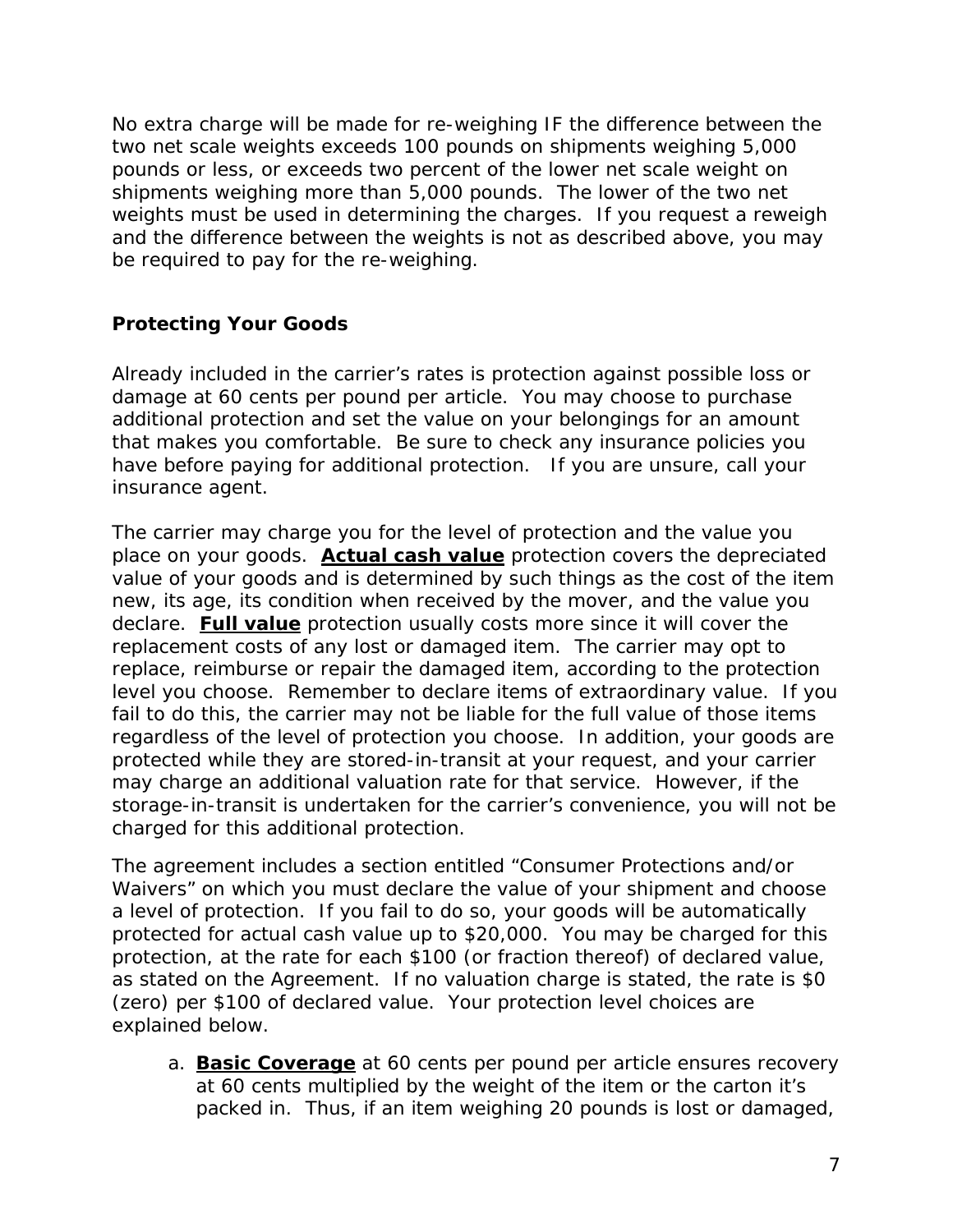you can recover \$12.00 for that item (60 cents x 20 pounds). This is very minimal protection and your goods are probably worth considerably more. This protection is included in the mover's rate.

- b. **Actual Cash Value** protection ensures recovery at the actual cash value (i.e., fair market value) of your lost or damaged item(s), up to the total value you declare. The carrier may charge for actual cash value protection, and will state the rate on the Agreement.
- c. **Full Value** protection ensures recovery at the full value (i.e., replacement value) of your lost or damaged item(s), up to the total value you declare. The carrier may offer deductible in combination with full value protection. You are responsible for deductibles unless the mover loses an item, refer to the section on Limitations on the Carrier's Liability. The carrier may charge for full value protection, and will state the rate on the Agreement.

# *Liability for Valuables*

Items of extraordinary value, such as antiques, art objects, gold or silver articles, etc., should be separately described on the inventory and a value declared for each. Be sure to list the items by description and value on the shipping document. It's best not to ship money, jewelry, important papers or other valuable personal articles. Keep such items out of the reach of others and take them with you.

## *Limitations on the Carrier's Liability*

The carrier is not liable in a claim for loss or damage to articles in the following situations:

- change in condition or flavor of perishables,
- loss or damage caused by the shipper, including improper packing,
- defect or inherent vice of the article, such as susceptibility to atmospheric changes,
- insects, moths, vermin, ordinary wear and tear, or gradual deterioration,
- mechanical or electrical derangement of musical instruments, electronic components or appliances, if there is no sign of exterior damage,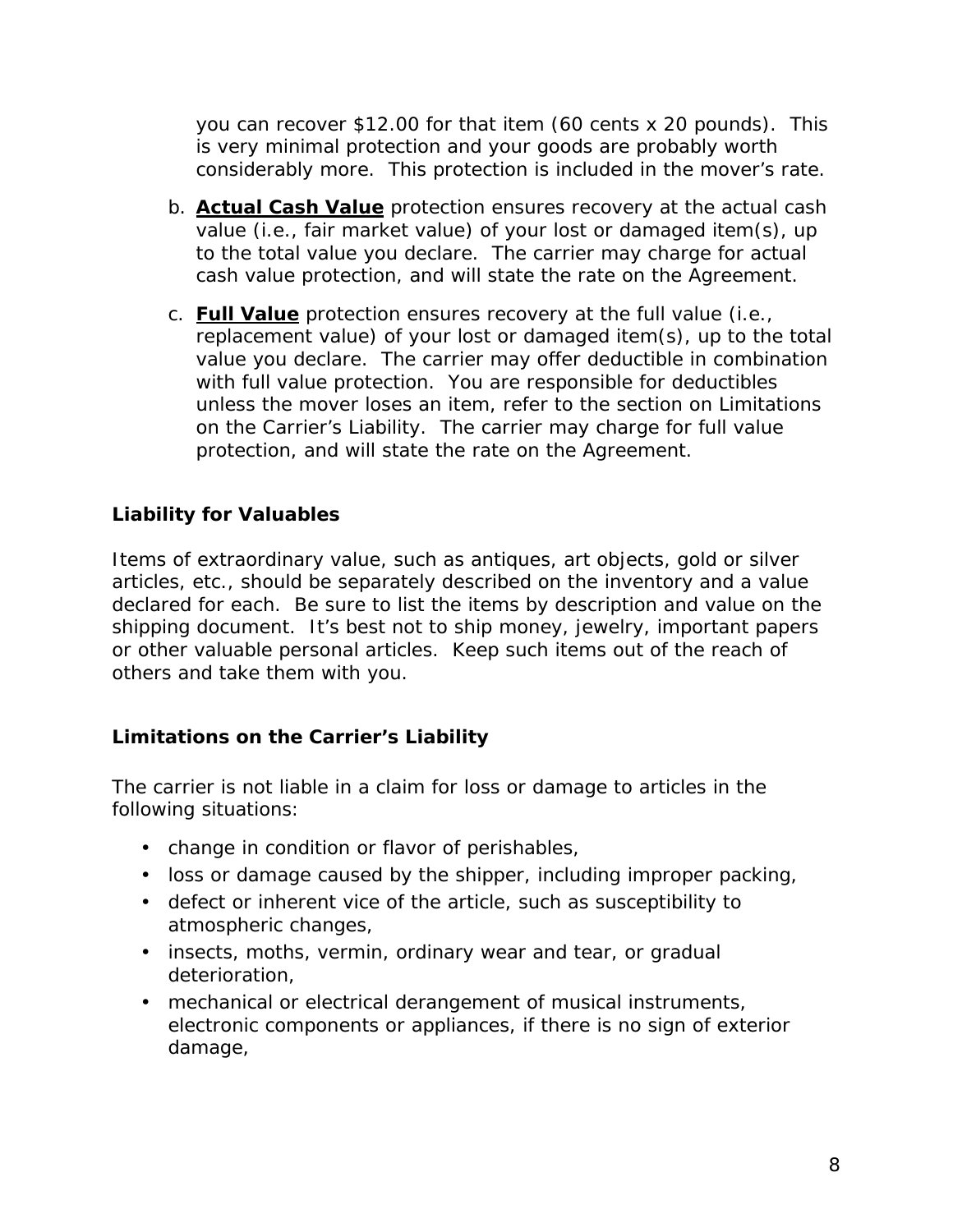- loss or damage caused as a result of any strike, lockout, labor disturbance, riot, civil commotion, or any act of any person or persons taking part in any such occurrence or disorder,
- hostile or warlike action in time of peace or war,
- breakage caused by normal handling of china, glassware, bric-a-brac, or other similar items, unless packed by the carrier, and
- liability of carrier for loss or damage shall be subject to your compliance with the rules for filing claims.

For more information regarding limitations on the carrier's liability, please see General Order 136-C, which you may get from the PUC.

# *If You Have Loss or Damage*

If your goods are lost or damaged, be sure you describe such loss and damage by making notations on the carrier's shipping order or freight bill. If the driver refuses, you should report this fact and the condition of the articles in writing to the home office of the carrier. Neither of these actions constitute filing a claim, but are made to support a claim to be filed later, as described below.

If you intend to file a claim for loss or damage to your goods, be aware that one of the required documents in support of your claim is a copy of the paid freight bill. This means that before you may file a claim with the carrier for loss of or damage to your goods, you must pay the carrier for all charges due for transportation services. This is because the handling and settlement of a loss or damage claim is a matter separate from the performance of and payment for the transportation service itself. If you do not pay the transportation charges, the carrier my not honor your claim.

## *How to File a Claim*

To file a claim you must:

- write the home office of the carrier and describe the loss or damage,
- list separately the lost or damaged items,
- note the exact amount you are claiming for each lost or damaged item, and
- give the date of your move, the origin and destination and the carrier's order number.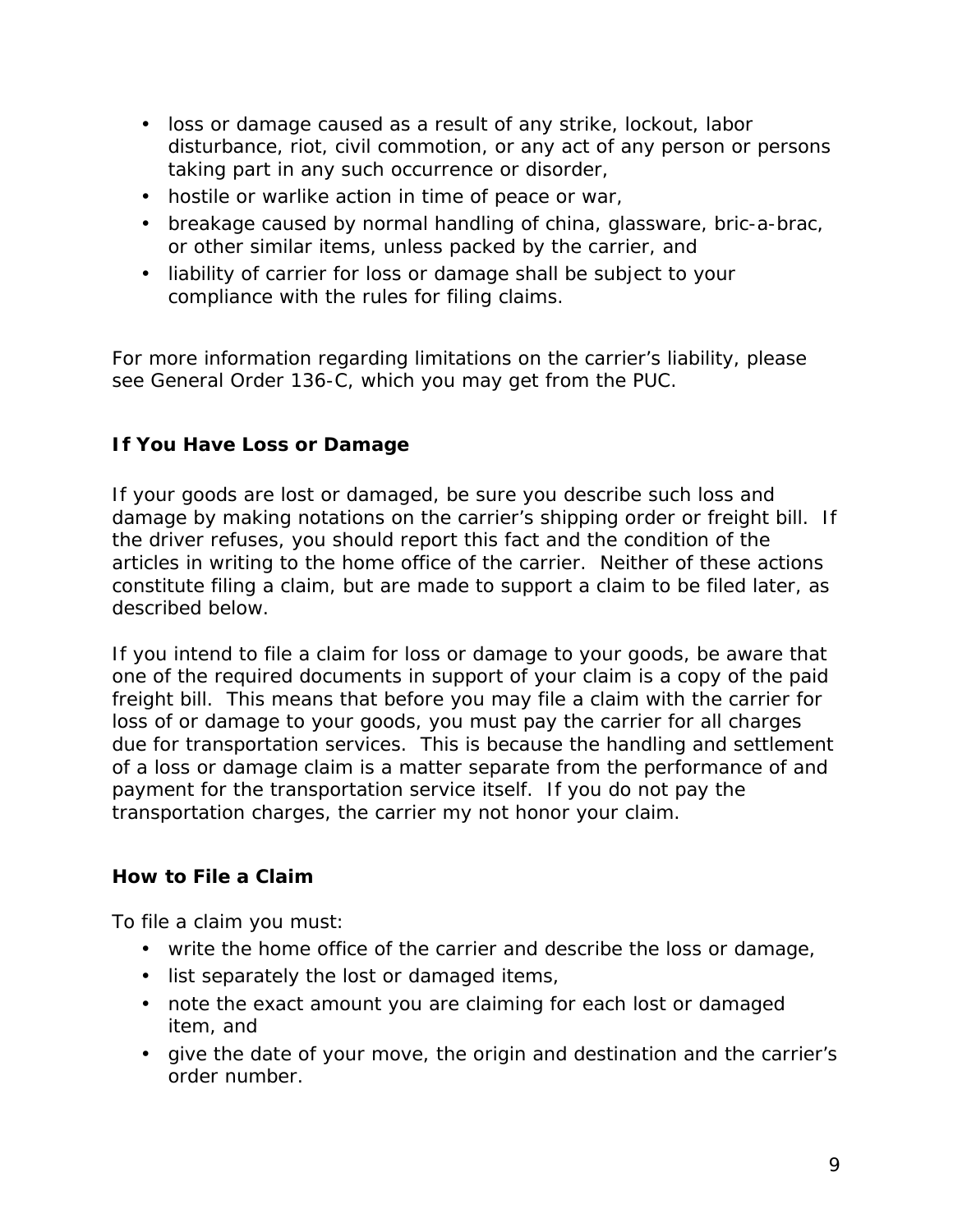If the damage is to packed items, you should retain the box, its contents and the packing materials. This is especially important if you did the packing since you will have to show that bad packing was not the cause of the damage.

Providing copies of documents such as store receipts for the lost or damaged items and professional estimates for repair will speed the processing of your claim.

You should also retain copies of all correspondence with the moving company. In addition, all correspondence addressed to the moving company should be sent by Registered Mail, return receipt requested, to evidence receipt of your claim by the carrier.

Your claim must be filed, in writing, within nine (9) months after delivery of the goods or within nine (9) months after a reasonable time for delivery has elapsed. Specific rules are set forth in Maximum Rate Tariff 4. The carrier is required to acknowledge claims in writing within 30 days and must pay, decline to pay or make a firm compromise settlement within 60 days of receipt of your claim. If for some reason beyond the carrier's control it delays action for a longer time, the carrier is required to notify you in writing within 60 days of receipt of your claim as to its status and the reason for delay (with a copy to the PUC) and again every 30 days thereafter until final action is taken. If the carrier fails to respond to your claim within the time limits and in the manner described in this paragraph, you should contact the PUC immediately at **1-800-FON-4PUC** (**1-800-366-4782**). See Maximum Rate Tariff 4, Item 92, available from the PUC, for more information on filing claims.

The PUC has no authority to compel carriers to settle claims for loss or damage and will not undertake to determine whether the basis for, or the amount of, such claims is proper, nor will it attempt to determine the carrier's liability for such loss or damage. If both you and the carrier consent, the claim may be submitted to an impartial arbitrator for resolution. You may also commence a suit in small claims court or other court of law. If arbitration or civil action result in a decision in your favor and the carrier fails to comply, contact the PUC.

## *If Your New Home is not Ready*

If you cannot move into your new home or apartment immediately, you may wish to have your goods moved from your present residence and held in storage for later delivery. For a storage period of 90 days or less, you can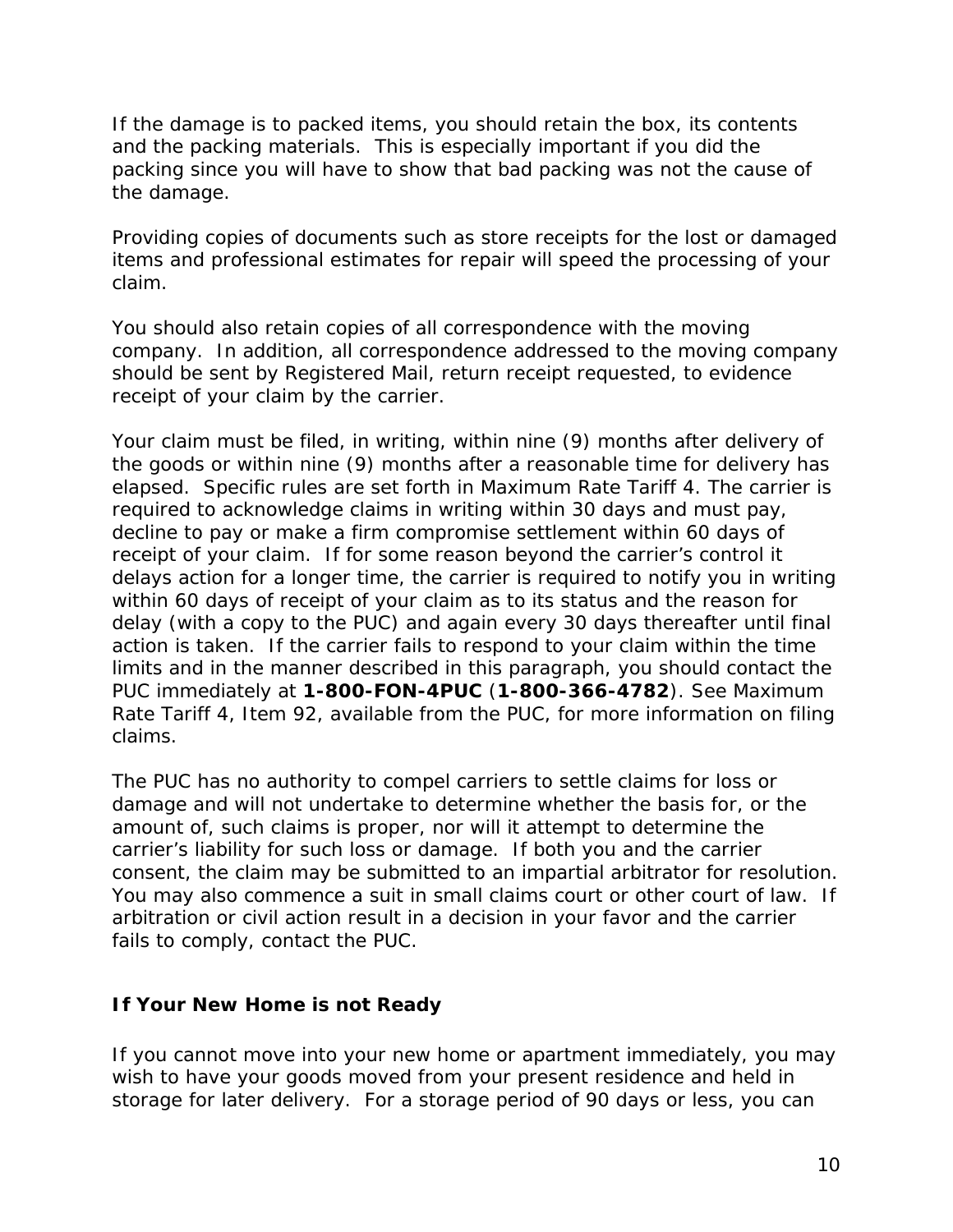request Storage-in-Transit. Separate charges will be assessed for the transportation from your old place of residence into storage, for the Storagein-Transit, and for transportation to your new residence. Storage and handling charges will be assessed for this service and it will be covered by the terms and conditions of your Agreement with the moving company.

If you do not request Storage-in-Transit, or if your storage period exceeds 90 days, your goods will be subject to rates, terms, and conditions set by the local warehouse and the service will be under a separate contract with the warehouseman and not regulated by the PUC.

#### *Paying for Your Move*

Most carriers insist that you pay in cash, by money order or certified check; however, you may arrange in advance for the carrier to extend you credit. If the carrier will accept payment by credit card or personal check, be sure this arrangement in noted on the agreement.

Carriers must relinquish your goods upon payment of total charge due; however, should these total charges be higher than the Not To Exceed Price or the amount of your written estimate plus the Change Order for Services (if any) and the driver requires payment of that amount, you should contact the mover about what may be an overcharge. If the matter cannot be resolved to your satisfaction, call the PUC for assistance at 1-800-FON-4PUC (1-800-366-4782)

### *Public Utilities Commission Offices*

| San Francisco     | Los Angeles                            | San Diego                |
|-------------------|----------------------------------------|--------------------------|
| 505 Van Ness Ave. | 320 W. 4 <sup>th</sup> Street, Ste 500 | 1350 Front St., Rm. 4006 |
| 415-703-1402      | 213-576-7000                           | 619-525-4217             |